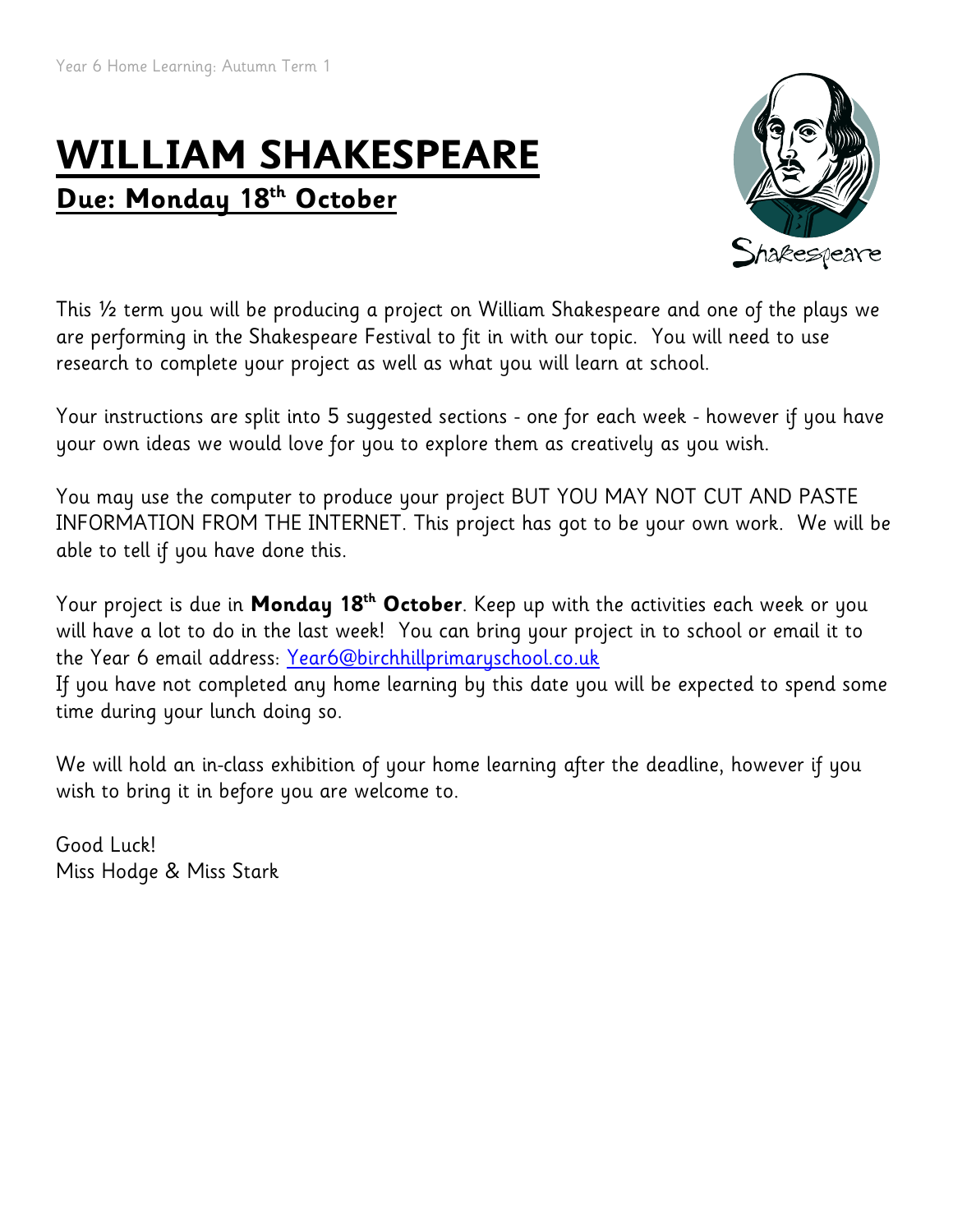## **Week 1: Introduction**

Ideas to include:-

- Who he is?
- When in history he was alive?
- What he has done that makes him famous?
- Why is he special?
- What impact has he had on the world?
- Pictures, family trees, etc to add interest

## **Week 2: William Shakespeare's Life**

Ideas to include:-

- When and where was he born?
- Who were his parents? What did they do?
- Did he have any brothers and sisters?
- What was his childhood like? (Include information on Elizabethan Britain from a child's point of view)
- How did he get into acting/writing?
- Family Tree, Photographs/Pictures
- When did he get married? Did he have children?
- When did he write his plays? What interesting facts can you find out about his writing?
- What plays did he write?
- Interesting events in his life
- Timeline

## **Week 3: Elizabethan Theatre**

Ideas to include:

- What was William Shakespeare's Theatre? Where was it?
- Research how it was made
- Where did the audience sit? Prices? Who went to the theatre? How did the audience participate?
- What was the staging like? Did they use lights or special effects?